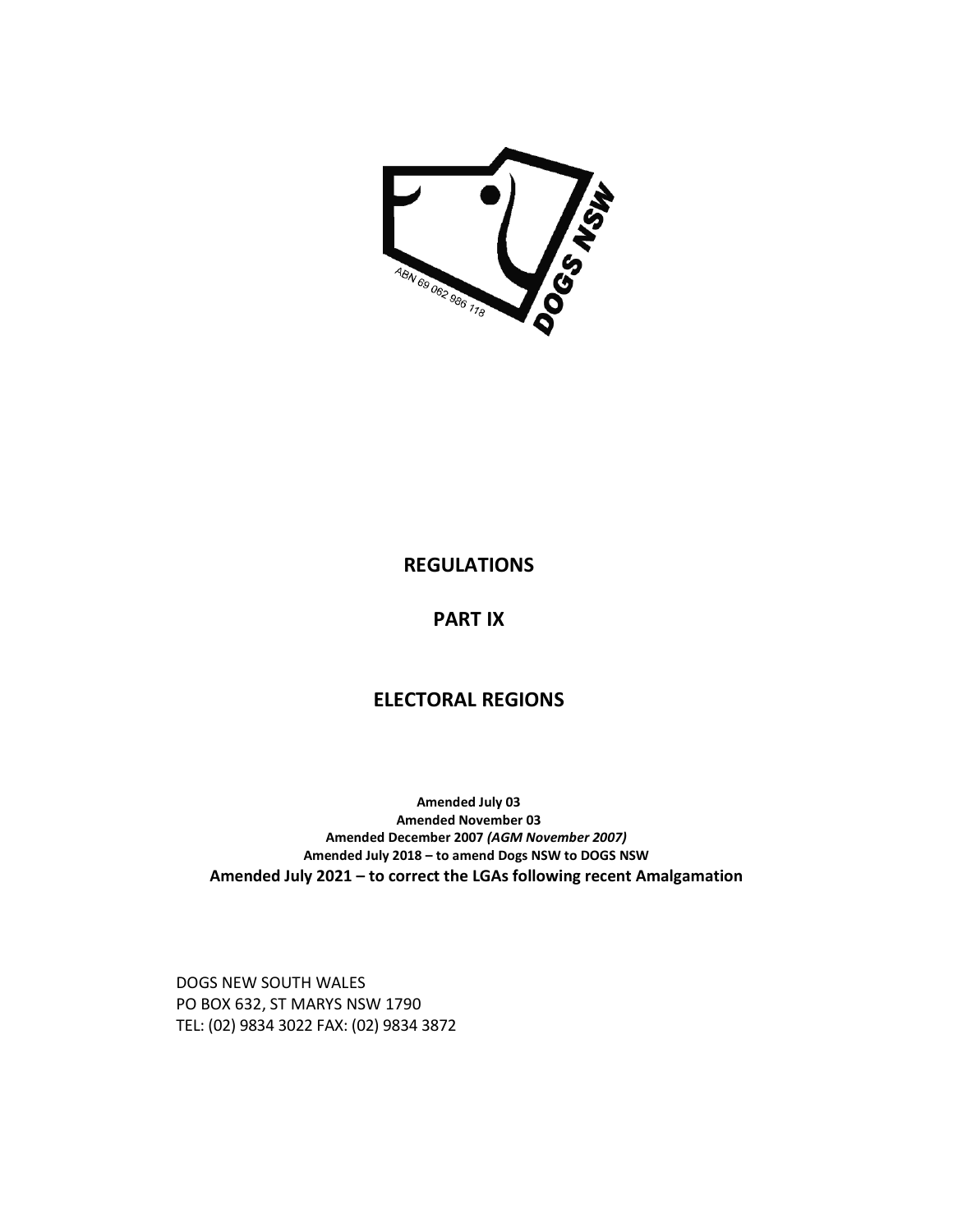## **REGULATIONS**

## **PART IX - ELECTORAL REGIONS**

| <b>Metropolitan Region (07/21)</b>    | The Local Government Council Areas of: |
|---------------------------------------|----------------------------------------|
|                                       | Bayside                                |
|                                       | Blacktown                              |
|                                       | <b>Blue Mountains</b>                  |
|                                       | Burwood                                |
|                                       | Camden                                 |
|                                       | Campbelltown                           |
|                                       | Canada Bay                             |
|                                       | Canterbury-Bankstown                   |
|                                       | Cumberland City                        |
|                                       | Fairfield                              |
|                                       | Georges River                          |
|                                       | Hawkesbury                             |
|                                       |                                        |
|                                       | Hornsby                                |
|                                       | <b>Hunters Hill</b>                    |
|                                       | Inner West                             |
|                                       | Ku-ring-gai                            |
|                                       | Lane Cove                              |
|                                       | Liverpool                              |
|                                       | Mosman                                 |
|                                       | Northern Beaches                       |
|                                       | North Sydney                           |
|                                       | Parramatta                             |
|                                       | Penrith                                |
|                                       | Randwick                               |
|                                       | Ryde                                   |
|                                       | Strathfield                            |
|                                       | Sutherland                             |
|                                       | Sydney                                 |
|                                       | The Hills Shire                        |
|                                       |                                        |
|                                       | Waverley                               |
|                                       | Willoughby                             |
|                                       | Woollahra                              |
|                                       |                                        |
| Illawarra & South East Region (07/21) | The Local Government Council Areas of: |
|                                       | Bega Valley                            |
|                                       | Eurobodalla                            |
|                                       | Goulburn Mulwaree                      |
|                                       | Kiama                                  |
|                                       | Queanbeyan                             |
|                                       | Shellharbour                           |
|                                       | Shoalhaven                             |
|                                       | Snowy-Monaro Region                    |
|                                       | Upper Lachlan                          |
|                                       | Wingecarribee                          |
|                                       | Wollondilly                            |
|                                       | Wollongong                             |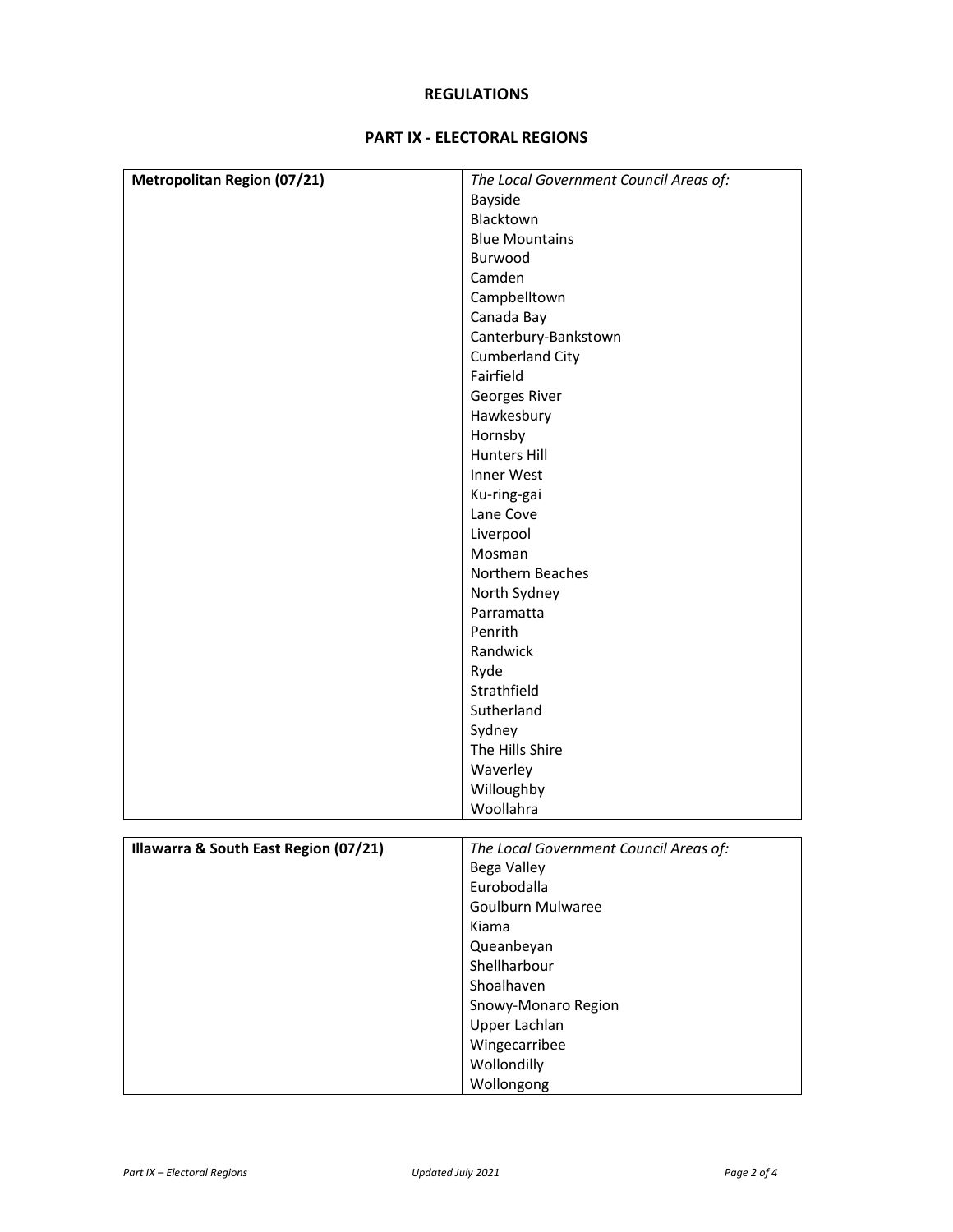| Hunter Region (07/21)         | The Local Government Council Areas of: |
|-------------------------------|----------------------------------------|
|                               | Central Coast                          |
|                               | Cessnock                               |
|                               | Dungog                                 |
|                               | Lake Macquarie                         |
|                               | Maitland                               |
|                               | Mid Coast (Gloucester, Great Lakes)    |
|                               | Muswellbrook                           |
|                               | Newcastle                              |
|                               | Port Stephens                          |
|                               | Singleton                              |
|                               | <b>Upper Hunter</b>                    |
|                               |                                        |
| <b>Western Region (07/21)</b> | The Local Government Council Areas of: |
|                               | <b>Bathurst Regional</b>               |
|                               | Blayney                                |
|                               | Bogan                                  |
|                               | <b>Burke</b>                           |
|                               | <b>Brewarrina</b>                      |
|                               | <b>Broken Hill</b>                     |
|                               | Cabonne                                |
|                               | <b>Central Darling</b>                 |
|                               | Cobar                                  |
|                               | Coonamble                              |
|                               | Cowra                                  |
|                               | Dubbo                                  |
|                               | Forbes                                 |
|                               | Gilgandra                              |
|                               | Lachlan                                |
|                               | Lithgow                                |
|                               | Midwestern Regional                    |
|                               | Narromine                              |
|                               | Oberon                                 |
|                               | Orange                                 |
|                               | Parkes                                 |
|                               | Unincorporated Far West                |
|                               | Walgett                                |
|                               | Warren                                 |
|                               | Warrumbungle                           |
|                               | Weddin                                 |